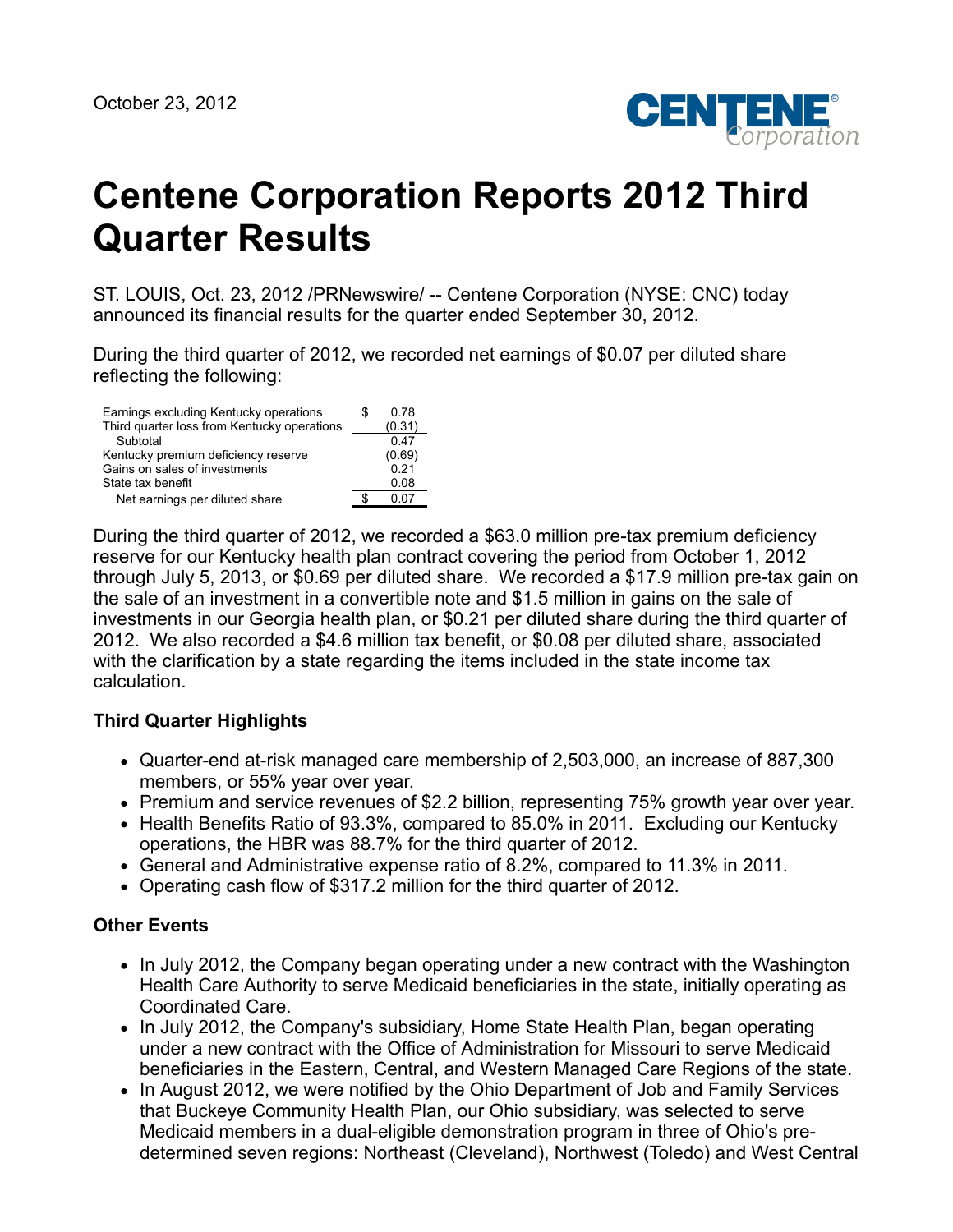(Dayton). This three-year program, which is part of the state of Ohio's Integrated Care Delivery System expansion, will serve those who have both Medicare and Medicaid eligibility. Enrollment is expected to begin in the second half of 2013.

• In October 2012, we announced that our subsidiary, Kentucky Spirit Health Plan (Kentucky Spirit), notified the Cabinet for Health and Family Services that it is exercising a contractual right that it believes allows Kentucky Spirit to terminate its Medicaid managed care contract with the Commonwealth of Kentucky effective July 5, 2013. We have also filed a formal dispute with the Cabinet for damages incurred under the contract. In addition, we have filed a lawsuit in Franklin Circuit Court against the Commonwealth of Kentucky seeking declaratory relief as a result of the Commonwealth's failure to completely and accurately disclose material information.

Michael F. Neidorff, Centene's Chairman and Chief Executive Officer, stated, "The third quarter results demonstrate our commitment to addressing issues identified in the second quarter. While progress has been made, there is more work to be done to achieve and sustain our targeted margins."

The following table sets forth the Company's membership by state for its managed care organizations:

|                          | September 30, |           |  |  |  |
|--------------------------|---------------|-----------|--|--|--|
|                          | 2012          | 2011      |  |  |  |
| Arizona                  | 23.800        | 22.800    |  |  |  |
| Florida                  | 209.600       | 188,600   |  |  |  |
| Georgia                  | 312,400       | 298.000   |  |  |  |
| <b>Illinois</b>          | 17.900        | 13,600    |  |  |  |
| Indiana                  | 205.400       | 205,300   |  |  |  |
| Kentucky                 | 145.400       |           |  |  |  |
| Louisiana                | 167.200       |           |  |  |  |
| Massachusetts            | 28.000        | 34,700    |  |  |  |
| Mississippi              | 30,600        | 30,600    |  |  |  |
| Missouri                 | 53.900        |           |  |  |  |
| Ohio                     | 173.800       | 162,200   |  |  |  |
| South Carolina           | 89.400        | 86,500    |  |  |  |
| Texas                    | 930,700       | 494,500   |  |  |  |
| Washington               | 42.000        |           |  |  |  |
| Wisconsin                | 72,900        | 78,900    |  |  |  |
| Total at-risk membership | 2,503,000     | 1,615,700 |  |  |  |
| Non-risk membership      |               | 10,600    |  |  |  |
| Total                    | 2,503,000     | 1,626,300 |  |  |  |

The following table sets forth our membership by line of business:

|                          | September 30, |           |  |  |  |
|--------------------------|---------------|-----------|--|--|--|
|                          | 2012          | 2011      |  |  |  |
| Medicaid                 | 1.939.400     | 1.189.900 |  |  |  |
| CHIP & Foster Care       | 229,600       | 210,600   |  |  |  |
| ABD & Medicare           | 289.800       | 171,700   |  |  |  |
| <b>Hybrid Programs</b>   | 35,700        | 38,400    |  |  |  |
| Long-term Care           | 8.500         | 5,100     |  |  |  |
| Total at-risk membership | 2.503.000     | 1,615,700 |  |  |  |
| Non-risk membership      |               | 10,600    |  |  |  |
| Total                    | 2,503,000     | 1,626,300 |  |  |  |

The following table identifies the Company's dual eligible membership by line of business. The membership tables above include these members.

|                | September 30, |        |  |  |  |  |
|----------------|---------------|--------|--|--|--|--|
|                | 2012<br>2011  |        |  |  |  |  |
| ABD            | 76.900        | 34.000 |  |  |  |  |
| Long-term Care | 7.800         | 4.700  |  |  |  |  |
| Medicare       | 4.000         | 3,100  |  |  |  |  |
| Total          | 88.700        | 41.800 |  |  |  |  |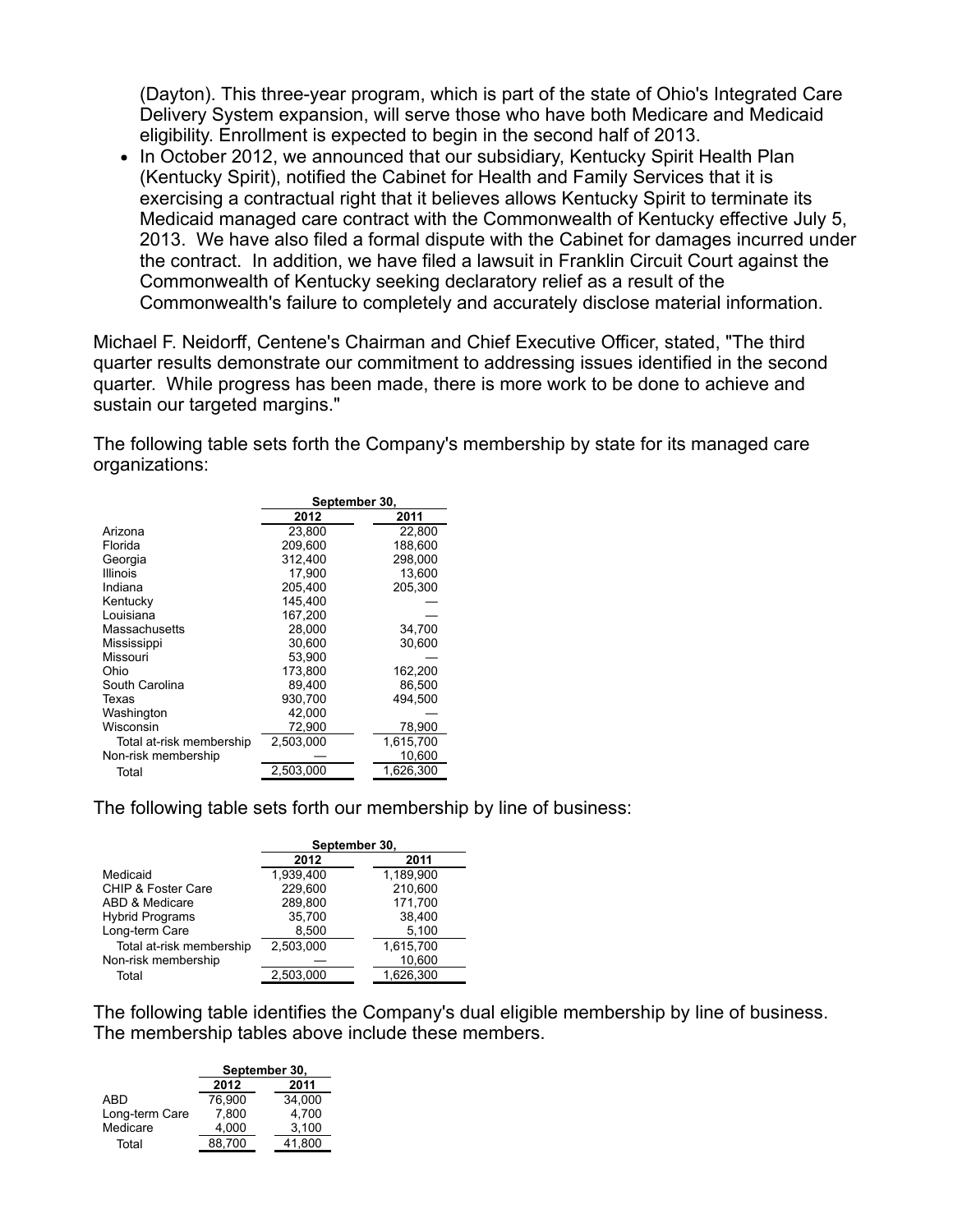# **Statement of Operations: Three Months Ended September 30, 2012**

- For the third quarter of 2012, Premium and Service Revenues increased 75% to \$2.2 billion from \$1.3 billion in the third quarter of 2011. The increase was primarily driven by the Texas and Arizona expansions, pharmacy carve-ins in Texas and Ohio, the additions between years of Kentucky, Louisiana, Missouri and Washington contracts and membership growth.
- Consolidated HBR of 93.3% for the third quarter of 2012 represents an increase from 85.0% in the comparable period in 2011 and 92.9% from the second quarter of 2012. The increase compared to last year primarily reflects the recognition of a \$63.0 million premium deficiency reserve for our Kentucky contract as well as increased medical costs in Kentucky. Excluding the Kentucky health plan operations, the third quarter 2012 HBR was 88.7%.
- Consolidated G&A expense ratio for the third quarter of 2012 was 8.2%, compared to 11.3% in the prior year. The year over year decrease reflects the leveraging of expenses over higher revenues and a reduction in performance based compensation expense which lowered the ratio by 50 basis points.
- Earnings from operations were \$(27.6) million in the third quarter 2012 compared to \$48.5 million in the third quarter 2011. Net earnings attributable to Centene Corporation were \$3.8 million in the third quarter 2012, compared to \$29.0 million in the third quarter of 2011.
- Earnings per diluted share were \$0.07 in the third quarter of 2012 compared to \$0.55 in the prior year.

## **Balance Sheet and Cash Flow**

At September 30, 2012, the Company had cash, investments and restricted deposits of \$1,529.8 million, including \$36.0 million held by its unregulated entities. Medical claims liabilities totaled \$919.0 million, representing 42.8 days in claims payable excluding the expense and liability for the Kentucky premium deficiency reserve. Total debt was \$395.3 million which includes \$40.0 million drawn on the \$350 million revolving credit facility at quarter end. Debt to capitalization was 25.0% at September 30, 2012, excluding the \$76.0 million non-recourse mortgage note. Cash flow from operations for the three months ended September 30, 2012 was \$317.2 million.

A reconciliation of the Company's change in days in claims payable from the immediately preceding quarter-end is presented below:

| Days in claims payable, June 30, 2012      | 414  |
|--------------------------------------------|------|
| Timing of claim payments                   | 0 9  |
| Impact of new business                     | 05   |
| Days in claims payable, September 30, 2012 | 42.8 |
|                                            |      |

# **Outlook**

The table below depicts the Company's annual guidance for 2012.

|                                            | Low        |      | High   |               |
|--------------------------------------------|------------|------|--------|---------------|
| Premium and Service Revenues (in millions) | 8.100      |      | 8.300  |               |
| Diluted EPS                                | \$<br>0.56 |      | 0.66   |               |
| <b>Consolidated Health Benefits Ratio</b>  | 90.0       | $\%$ | 91.0   | $\%$          |
| General & Administrative expense ratio     | 8.5        | $\%$ | 8.8    | $\frac{0}{0}$ |
| Diluted Shares Outstanding (in thousands)  | 53.600     |      | 53.800 |               |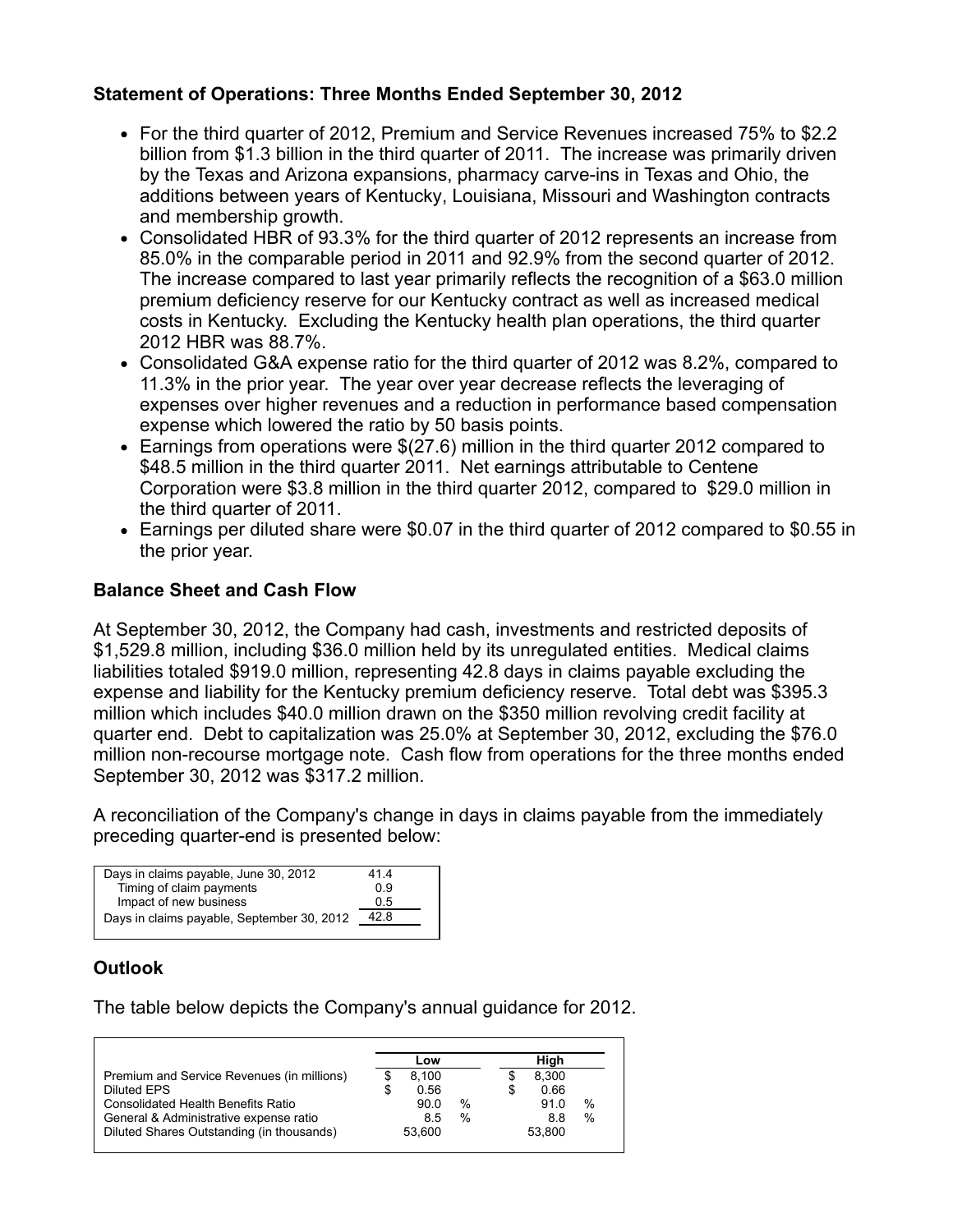The Company's updated guidance reflect business expansion costs of \$0.12 to \$0.15 per diluted share in the fourth quarter, including business expansion costs for Kansas which is expected to commence in January 2013.

# **Conference Call**

As previously announced, the Company will host a conference call Tuesday, October 23, 2012, at 8:30 A.M. (Eastern Time) to review the financial results for the third quarter ended September 30, 2012, and to discuss its business outlook. Michael F. Neidorff and William N. Scheffel will host the conference call. Investors and other interested parties are invited to listen to the conference call by dialing 1-877-270-2148 in the U.S. and Canada; +1-412-902- 6510 from abroad; or via a live, audio webcast on the Company's website at [www.centene.com,](http://www.centene.com/) under the Investors section. A webcast replay will be available for ondemand listening shortly after the completion of the call for the next twelve months or until 11:59 p.m. (Eastern Time) on Tuesday, October 22, 2013, at the aforementioned URL. In addition, a digital audio playback will be available until 9:00 a.m. (Eastern Time) on Tuesday, October 30, 2012, by dialing 1-877-344-7529 in the U.S. and Canada, or +1-412-317-0088 from abroad, and entering access code 10018806.

# **Non-GAAP Financial Presentation**

The Company is providing certain non-GAAP financial measures in this release as the Company believes that these figures are helpful in allowing individuals to more accurately assess the ongoing nature of the Company's operations and measure the Company's performance more consistently. The Company uses the presented non-GAAP financial measures internally to allow management to focus on period-to-period changes in the Company's core business operations. Therefore, the Company believes that this information is meaningful in addition to the information contained in the GAAP presentation of financial information. The presentation of this additional non-GAAP financial information is not intended to be considered in isolation or as a substitute for the financial information prepared and presented in accordance with GAAP.

# **About Centene Corporation**

Centene Corporation, a Fortune 500 company, is a leading *multi-line* healthcare enterprise that provides programs and related services to the rising number of under-insured and uninsured individuals. Many receive benefits provided under Medicaid, including the State Children's Health Insurance Program (CHIP), as well as Aged, Blind or Disabled (ABD), Foster Care and long-term care, in addition to other state-sponsored/hybrid programs, and Medicare (Special Needs Plans). Centene's CeltiCare subsidiary offers states unique, "exchange based" and other cost-effective coverage solutions for low-income populations. The Company operates local health plans and offers a range of health insurance solutions. It also contracts with other healthcare and commercial organizations to provide specialty services including behavioral health, life and health management, managed vision, telehealth services, and pharmacy benefits management.

*The information provided in this press release contains forward-looking statements that relate to future events and future financial performance of Centene. Subsequent events and developments may cause the Company's estimates to change. The Company disclaims any obligation to update this forward-looking financial information in the future. Readers are cautioned that matters subject to forward-looking statements involve known and unknown risks and uncertainties, including economic, regulatory, competitive and other factors that may cause Centene's or its industry's actual results, levels of activity, performance or*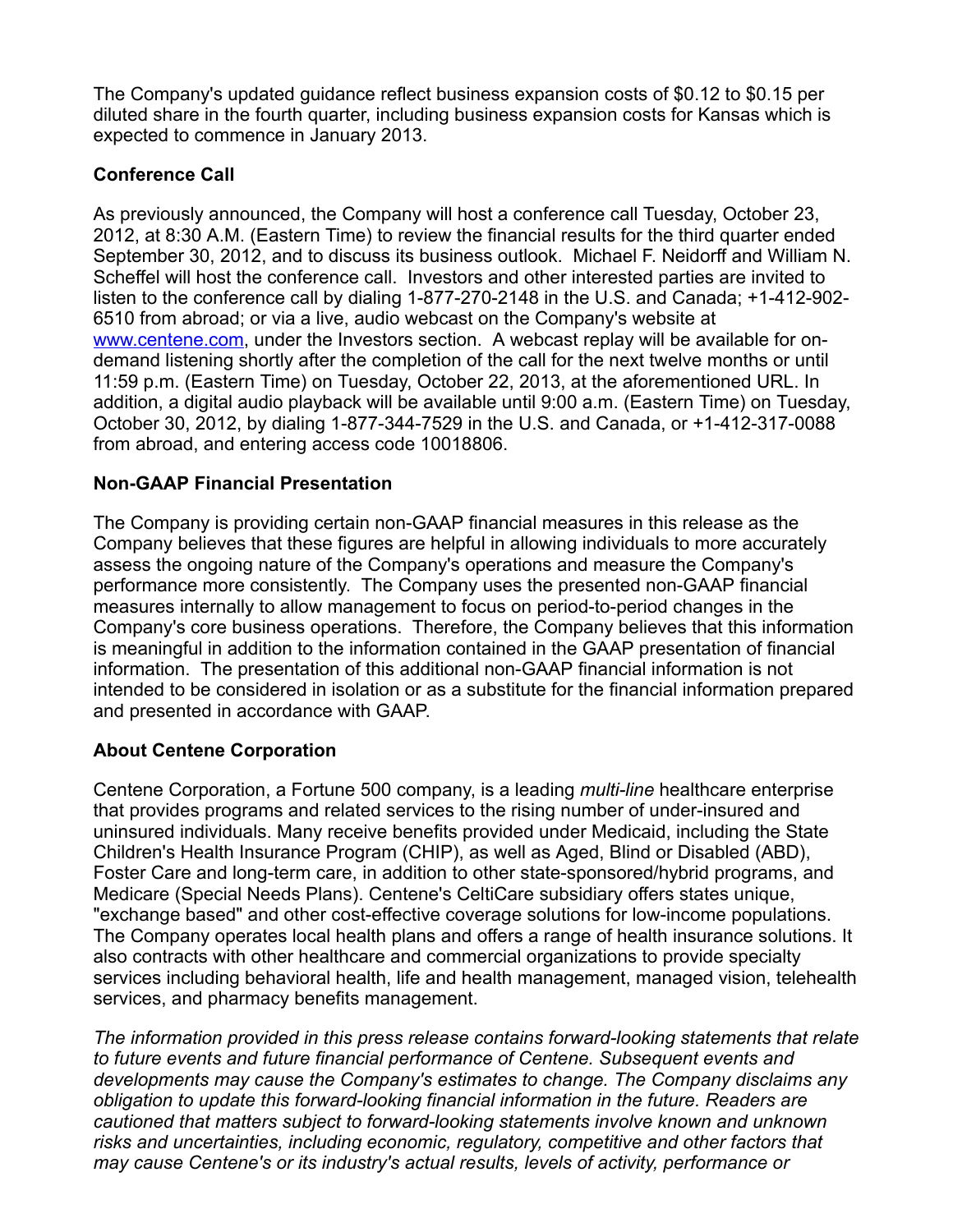*achievements to be materially different from any future results, levels of activity, performance or achievements expressed or implied by these forward-looking statements. Actual results may differ from projections or estimates due to a variety of important factors, including Centene's ability to accurately predict and effectively manage health benefits and other operating expenses and reserves, competition, membership and revenue projections, timing of regulatory contract approval, changes in healthcare practices, changes in federal or state laws or regulations, changes in expected contract start dates, inflation, provider and state contract changes, new technologies, reduction in provider payments by governmental payors, major epidemics, disasters and numerous other factors affecting the delivery and cost of healthcare, as well as those factors disclosed in the Company's publicly filed documents. The expiration, cancellation or suspension of Centene's Medicaid Managed Care contracts, or the loss of any appeal of or protest to any such expiration, cancellation or suspension, by state governments would also negatively affect Centene.*

## [Tables Follow]

### **CENTENE CORPORATION AND SUBSIDIARIES CONSOLIDATED BALANCE SHEETS (In thousands, except share data) (Unaudited)**

|                                                                                | September 30,<br>2012 | December 31,<br>2011 |
|--------------------------------------------------------------------------------|-----------------------|----------------------|
| <b>ASSETS</b>                                                                  |                       |                      |
| Current assets:                                                                |                       |                      |
| Cash and cash equivalents                                                      | \$<br>796,621         | \$<br>573,698        |
| Premium and related receivables                                                | 316,123               | 157,450              |
| Short-term investments                                                         | 139,920               | 130,499              |
| Other current assets                                                           | 123,841               | 78,363               |
| Total current assets                                                           | 1,376,505             | 940,010              |
| Long-term investments                                                          | 559,714               | 506,140              |
| <b>Restricted deposits</b>                                                     | 33,509                | 26,818               |
| Property, software and equipment, net                                          | 381,781               | 349,622              |
| Goodwill                                                                       | 256,288               | 281,981              |
| Intangible assets, net                                                         | 21,375                | 27,430               |
| Other long-term assets                                                         | 61,764                | 58,335               |
| <b>Total assets</b>                                                            | 2,690,936<br>\$       | \$<br>2,190,336      |
| <b>LIABILITIES AND STOCKHOLDERS' EQUITY</b>                                    |                       |                      |
| <b>Current liabilities:</b>                                                    |                       |                      |
| Medical claims liability                                                       | \$<br>919,032         | \$<br>607,985        |
| Premium deficiency reserve                                                     | 63,000                |                      |
| Accounts payable and accrued expenses                                          | 162,778               | 216,504              |
| Unearned revenue                                                               | 131,967               | 9,890                |
| Current portion of long-term debt                                              | 3,337                 | 3,234                |
| <b>Total current liabilities</b>                                               | 1,280,114             | 837,613              |
| Long-term debt                                                                 | 391,973               | 348,344              |
| Other long-term liabilities                                                    | 61,785                | 67,960               |
| <b>Total liabilities</b>                                                       | 1,733,872             | 1,253,917            |
| Commitments and contingencies                                                  |                       |                      |
| Stockholders' equity:                                                          |                       |                      |
| Common stock, \$.001 par value; authorized 100,000,000 shares; 54,405,296      |                       |                      |
| issued and 51,632,704 outstanding at September 30, 2012, and 53,586,726 issued |                       |                      |
| and 50,864,618 outstanding at December 31, 2011                                | 54                    | 54                   |
| Additional paid-in capital                                                     | 458,741               | 421,981              |
| Accumulated other comprehensive income:                                        |                       |                      |
| Unrealized gain on investments, net of tax                                     | 6,702                 | 5,761                |
| Retained earnings                                                              | 557,759               | 564,961              |
| Treasury stock, at cost (2,772,592 and 2,722,108 shares, respectively)         | (59, 277)             | (57, 123)            |
| Total Centene stockholders' equity                                             | 963,979               | 935,634              |
| Noncontrolling interest                                                        | (6, 915)              | 785                  |
| Total stockholders' equity                                                     | 957,064               | 936,419              |
| Total liabilities and stockholders' equity                                     | \$<br>2,690,936       | \$<br>2,190,336      |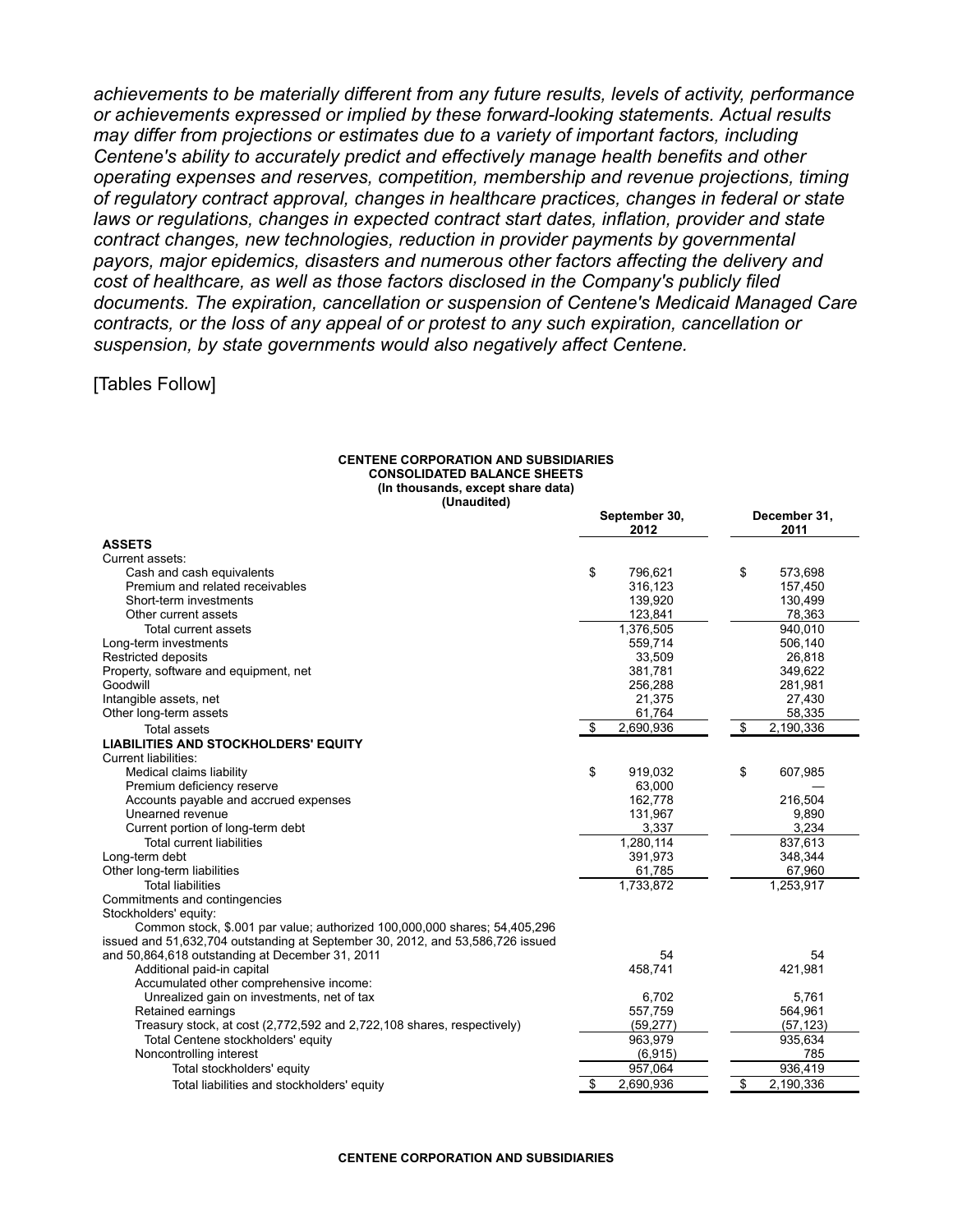|                                                                           | (Unduulleu)<br>Three Months Ended September 30, |    |            | Nine Months Ended September 30, |            |    |            |
|---------------------------------------------------------------------------|-------------------------------------------------|----|------------|---------------------------------|------------|----|------------|
|                                                                           | 2012                                            |    | 2011       |                                 | 2012       |    | 2011       |
| <b>Revenues:</b>                                                          |                                                 |    |            |                                 |            |    |            |
| Premium                                                                   | \$<br>2,184,061                                 | \$ | 1,239,464  | \$                              | 5,853,469  | \$ | 3,640,829  |
| Service                                                                   | 28,403                                          |    | 25,817     |                                 | 84,062     |    | 81,629     |
| Premium and service                                                       |                                                 |    |            |                                 |            |    |            |
| revenues                                                                  | 2,212,464                                       |    | 1,265,281  |                                 | 5,937,531  |    | 3,722,458  |
| Premium tax                                                               | 235,657                                         |    | 36,754     |                                 | 333,484    |    | 110,948    |
| Total revenues                                                            | 2,448,121                                       |    | 1,302,035  |                                 | 6,271,015  |    | 3,833,406  |
| <b>Expenses:</b>                                                          |                                                 |    |            |                                 |            |    |            |
| Medical costs                                                             | 2,036,999                                       |    | 1,053,320  |                                 | 5,370,080  |    | 3,091,007  |
| Cost of services                                                          | 21,744                                          |    | 20,229     |                                 | 66,897     |    | 60,717     |
| General and administrative                                                |                                                 |    |            |                                 |            |    |            |
| expenses                                                                  | 181,073                                         |    | 142,934    |                                 | 512,322    |    | 427,067    |
| Premium tax expense                                                       | 235,946                                         |    | 37,005     |                                 | 333,872    |    | 111,668    |
| Impairment loss                                                           |                                                 |    |            |                                 | 28,033     |    |            |
| Total operating                                                           |                                                 |    |            |                                 |            |    |            |
| expenses                                                                  | 2,475,762                                       |    | 1,253,488  |                                 | 6,311,204  |    | 3,690,459  |
| Earnings (loss) from                                                      |                                                 |    |            |                                 |            |    |            |
| operations                                                                | (27, 641)                                       |    | 48,547     |                                 | (40, 189)  |    | 142,947    |
| Other income (expense):                                                   |                                                 |    |            |                                 |            |    |            |
| Investment and other                                                      |                                                 |    |            |                                 |            |    |            |
| income                                                                    | 23,244                                          |    | 2,697      |                                 | 32,580     |    | 9,379      |
| Debt extinguishment costs                                                 |                                                 |    |            |                                 |            |    | (8, 488)   |
| Interest expense                                                          | (4, 855)                                        |    | (4, 572)   |                                 | (14, 393)  |    | (15, 523)  |
| Earnings (loss) from                                                      |                                                 |    |            |                                 |            |    |            |
| operations, before income tax                                             |                                                 |    |            |                                 |            |    |            |
| expense<br>Income tax expense                                             | (9, 252)                                        |    | 46,672     |                                 | (22,002)   |    | 128,315    |
| (benefit)                                                                 | (9, 547)                                        |    | 18,459     |                                 | (6.068)    |    | 49,216     |
| Net earnings (loss)                                                       | 295                                             |    | 28,213     |                                 | (15, 934)  |    | 79.099     |
| Noncontrolling interest                                                   | (3,524)                                         |    | (774)      |                                 | (8,732)    |    | (2,007)    |
| Net earnings (loss)                                                       |                                                 |    |            |                                 |            |    |            |
| attributable to Centene                                                   |                                                 |    |            |                                 |            |    |            |
| Corporation                                                               | \$<br>3,819                                     | \$ | 28,987     | \$                              | (7, 202)   | \$ | 81,106     |
|                                                                           |                                                 |    |            |                                 |            |    |            |
| Net earnings (loss) per common share attributable to Centene Corporation: |                                                 |    |            |                                 |            |    |            |
| Basic earnings (loss) per                                                 |                                                 |    |            |                                 |            |    |            |
| common share                                                              | \$<br>0.07                                      | \$ | 0.58       | \$                              | (0.14)     | \$ | 1.62       |
| Diluted earnings (loss) per                                               |                                                 |    |            |                                 |            |    |            |
| common share                                                              | \$<br>0.07                                      | \$ | 0.55       | \$                              | (0.14)     | \$ | 1.55       |
| Weighted average number                                                   |                                                 |    |            |                                 |            |    |            |
| of common shares                                                          |                                                 |    |            |                                 |            |    |            |
| outstanding:                                                              |                                                 |    |            |                                 |            |    |            |
| Basic                                                                     | 51,584,860                                      |    | 50,345,512 |                                 | 51,393,345 |    | 50,089,845 |
| Diluted                                                                   | 53,806,197                                      |    | 52,620,350 |                                 | 51,393,345 |    | 52,320,906 |

## **CONSOLIDATED STATEMENTS OF OPERATIONS (In thousands, except share data) (Unaudited)**

#### **CENTENE CORPORATION AND SUBSIDIARIES CONSOLIDATED STATEMENTS OF CASH FLOWS (In thousands) (Unaudited)**

|                                                                                | Nine Months Ended September 30, |            |    |           |
|--------------------------------------------------------------------------------|---------------------------------|------------|----|-----------|
|                                                                                |                                 | 2012       |    | 2011      |
| Cash flows from operating activities:                                          |                                 |            |    |           |
| Net earnings (loss)                                                            | \$                              | (15,934)   | \$ | 79.099    |
| Adjustments to reconcile net earnings (loss) to net cash provided by operating |                                 |            |    |           |
| activities                                                                     |                                 |            |    |           |
| Depreciation and amortization                                                  |                                 | 49,892     |    | 43,055    |
| Stock compensation expense                                                     |                                 | 18.417     |    | 13,263    |
| Impairment loss                                                                |                                 | 28.033     |    |           |
| Gain on sale of investment in convertible note                                 |                                 | (17, 880)  |    |           |
| Gain on sale of investments, net                                               |                                 | (1,460)    |    | (213)     |
| Debt extinguishment costs                                                      |                                 |            |    | 8,488     |
| Deferred income taxes                                                          |                                 | (19, 318)  |    | (223)     |
| Changes in assets and liabilities                                              |                                 |            |    |           |
| Premium and related receivables                                                |                                 | (139, 414) |    | (13,306)  |
| Other current assets                                                           |                                 | (23, 487)  |    | (6,667)   |
| Other assets                                                                   |                                 | 1.918      |    | (1,230)   |
| Medical claims liabilities                                                     |                                 | 374.046    |    | 40,476)   |
| Unearned revenue                                                               |                                 | 122.077    |    | (65, 183) |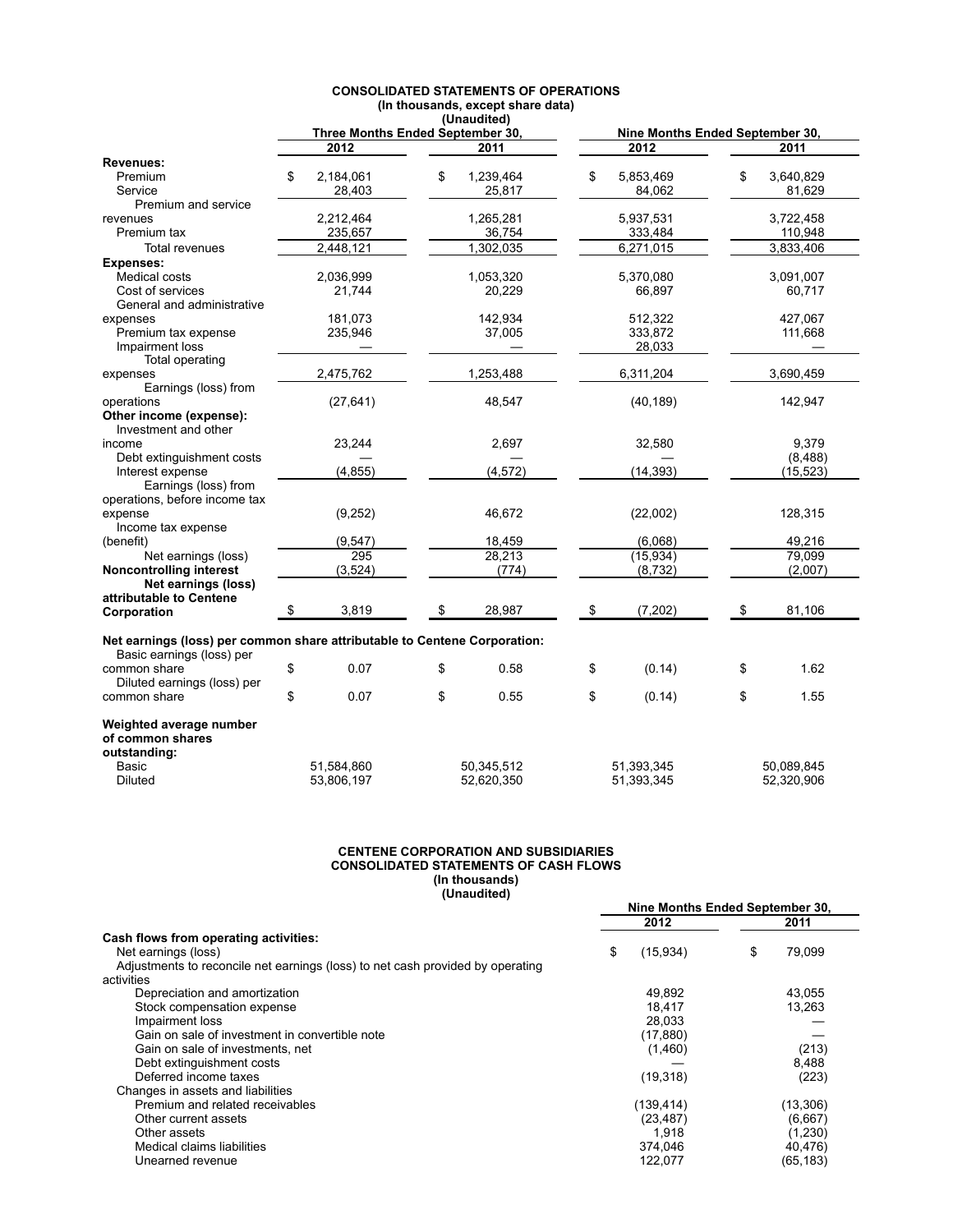| Accounts payable and accrued expenses              | (59, 872)    | (11, 414)    |
|----------------------------------------------------|--------------|--------------|
| Other operating activities                         | (9,736)      | 3,528        |
| Net cash provided by operating activities          | 307,282      | 89,673       |
| Cash flows from investing activities:              |              |              |
| Capital expenditures                               | (70, 601)    | (56, 938)    |
| Purchases of investments                           | (501, 958)   | (201, 145)   |
| Sales and maturities of investments                | 434,009      | 180,124      |
| Investments in acquisitions, net of cash acquired  |              | (3, 192)     |
| Net cash used in investing activities              | (138, 550)   | (81,151)     |
| Cash flows from financing activities:              |              |              |
| Proceeds from exercise of stock options            | 11.686       | 13,582       |
| Proceeds from borrowings                           | 215.000      | 419,183      |
| Payment of long-term debt                          | (177, 422)   | (415, 475)   |
| Excess tax benefits from stock compensation        | 6,049        | 1,632        |
| Common stock repurchases                           | (2, 154)     | (1,280)      |
| Contribution from noncontrolling interest          | 1,032        | 569          |
| Debt issue costs                                   |              | (9,242)      |
| Net cash provided by financing activities          | 54,191       | 8,969        |
| Net increase in cash and cash equivalents          | 222,923      | 17,491       |
| Cash and cash equivalents, beginning of period     | 573,698      | 434,166      |
| Cash and cash equivalents, end of period           | 796,621      | 451,657<br>S |
| Supplemental disclosures of cash flow information: |              |              |
| Interest paid                                      | 12,127<br>\$ | 16,097       |
| Income taxes paid                                  | \$<br>34,001 | 49,996       |

#### **CENTENE CORPORATION SUPPLEMENTAL FINANCIAL DATA**

|                                        | Q <sub>3</sub><br>2012 | Q2<br>2012 | Q1<br>2012 | Q4<br>2011            | Q <sub>3</sub><br>2011 |
|----------------------------------------|------------------------|------------|------------|-----------------------|------------------------|
| <b>MEMBERSHIP</b>                      |                        |            |            |                       |                        |
| Managed Care:                          |                        |            |            |                       |                        |
| Arizona                                | 23,800                 | 24,000     | 23,100     | 23,700                | 22,800                 |
| Florida                                | 209,600                | 204,100    | 199,500    | 198,300               | 188,600                |
| Georgia                                | 312,400                | 313,300    | 306,000    | 298,200               | 298,000                |
| Illinois                               | 17,900                 | 17,800     | 17,400     | 16,300                | 13,600                 |
| Indiana                                | 205,400                | 205,000    | 206,300    | 206,900               | 205,300                |
| Kentucky                               | 145,400                | 143,500    | 145,700    | 180,700               |                        |
| Louisiana                              | 167,200                | 168,700    | 51,300     |                       |                        |
| Massachusetts                          | 28.000                 | 41,400     | 36.000     | 35.700                | 34.700                 |
| Mississippi                            | 30,600                 | 30,100     | 29,500     | 31,600                | 30,600                 |
| Missouri                               | 53,900                 |            |            |                       |                        |
| Ohio                                   | 173,800                | 166,800    | 161,000    | 159,900               | 162,200                |
| South Carolina                         | 89,400                 | 87,800     | 86,700     | 82,900                | 86,500                 |
| <b>Texas</b>                           | 930,700                | 919,200    | 811,000    | 503,800               | 494,500                |
| Washington                             | 42,000                 |            |            |                       |                        |
| Wisconsin                              | 72,900                 | 75,800     | 76,000     | 78,000                | 78,900                 |
| Total at-risk membership               | 2,503,000              | 2,397,500  | 2,149,500  | 1,816,000             | 1,615,700              |
| Non-risk membership                    |                        |            |            | 4,900                 | 10,600                 |
| <b>TOTAL</b>                           | 2,503,000              | 2,397,500  | 2,149,500  | 1,820,900             | 1,626,300              |
|                                        |                        |            |            |                       |                        |
| Medicaid                               | 1,939,400              | 1,848,500  | 1,634,800  | 1,336,800             | 1,189,900              |
| CHIP & Foster Care                     | 229,600                | 222,600    | 218,800    | 213,900               | 210,600                |
| ABD & Medicare                         | 289,800                | 269,900    | 247,400    | 218,000               | 171,700                |
| <b>Hybrid Programs</b>                 | 35,700                 | 48,100     | 41,500     | 40,500                | 38,400                 |
| Long-term Care                         | 8,500                  | 8,400      | 7,000      | 6,800                 | 5,100                  |
| Total at-risk membership               | 2,503,000              | 2,397,500  | 2,149,500  | 1,816,000             | 1,615,700              |
| Non-risk membership                    |                        |            |            | 4,900                 | 10,600                 |
| <b>TOTAL</b>                           | 2,503,000              | 2,397,500  | 2,149,500  | 1,820,900             | 1,626,300              |
| Specialty Services <sup>(a)</sup> :    |                        |            |            |                       |                        |
| Cenpatico Behavioral Health            |                        |            |            |                       |                        |
| Arizona                                | 162,000                | 159,900    | 162,100    | 168,900               | 175,500                |
| Kansas                                 | 48,500                 | 44,300     | 46,000     | 46,200                | 45,600                 |
| <b>TOTAL</b>                           | 210,500                | 204,200    | 208,100    | $\overline{2}15, 100$ | 221,100                |
| (a) Includes external membership only. |                        |            |            |                       |                        |
| <b>REVENUE PER MEMBER PER</b>          |                        |            |            |                       |                        |
| MONTH <sup>(b)</sup>                   | \$<br>283              | \$<br>279  | \$<br>269  | \$<br>262             | \$<br>245              |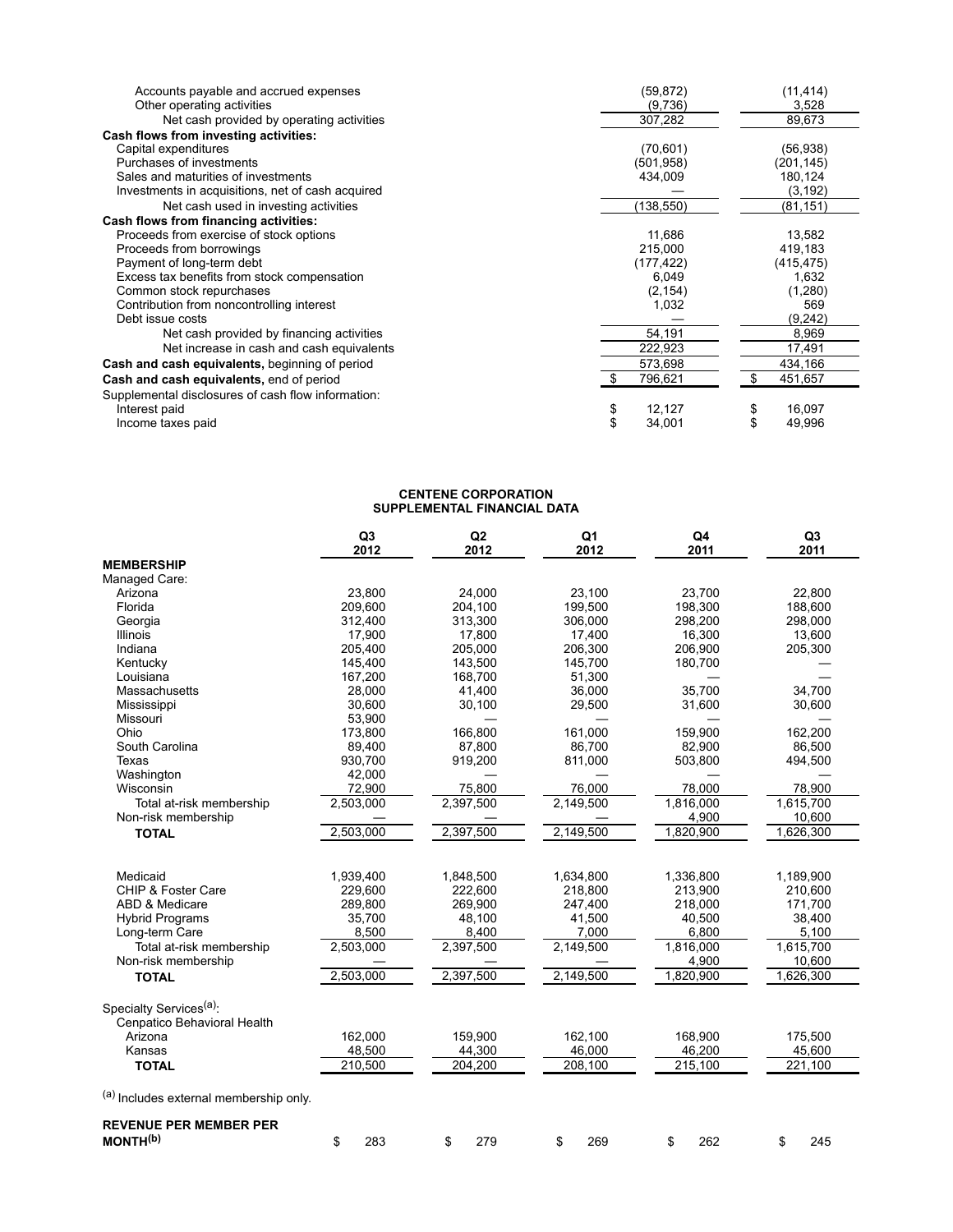| CLAIMS <sup>(b)</sup>                                                                                  |                                 |                       |           |                       |               |                                                                                                                                                     |
|--------------------------------------------------------------------------------------------------------|---------------------------------|-----------------------|-----------|-----------------------|---------------|-----------------------------------------------------------------------------------------------------------------------------------------------------|
| Period-end inventory                                                                                   |                                 | 826,804               | 1,195,000 | 735,000               | 495.500       | 482.900                                                                                                                                             |
| Average inventory                                                                                      |                                 | 547.393               | 640.600   | 457.400               | 367.590       | 312.400                                                                                                                                             |
|                                                                                                        | Period-end inventory per member | 0.33                  | 0.50      | 0.34                  | 0.27          | 0.30                                                                                                                                                |
| (b) Revenue per member and claims information are presented for the Managed Care at-risk members.      |                                 |                       |           |                       |               |                                                                                                                                                     |
| <b>NUMBER OF EMPLOYEES</b>                                                                             |                                 | 6,400                 | 6,200     | 5,700                 | 5,300         | 5,000                                                                                                                                               |
|                                                                                                        | Q <sub>3</sub><br>2012          | Q2<br>2012            |           | Q1<br>2012            | Q4<br>2011    | Q3<br>2011                                                                                                                                          |
| <b>DAYS IN CLAIMS</b>                                                                                  |                                 |                       |           |                       |               |                                                                                                                                                     |
| PAYABLE <sup>(c)</sup>                                                                                 | 42.8                            | 41.4                  |           | 44.7                  | 45.3          | 43.6                                                                                                                                                |
| calendar day for such period, excluding the Kentucky premium deficiency reserve expense and liability. |                                 |                       |           |                       |               | <sup>(c)</sup> Days in Claims Payable is a calculation of Medical Claims Liabilities at the end of the period divided by average claims expense per |
| <b>CASH AND INVESTMENTS (in millions)</b>                                                              |                                 |                       |           |                       |               |                                                                                                                                                     |
| Regulated                                                                                              | 1.493.8<br>\$                   | 1.198.2<br>\$         | \$        | 1.166.9               | 1,198.9<br>S  | 1.079.3                                                                                                                                             |
| Unregulated                                                                                            | \$<br>36.0                      | \$<br>40.6            | \$        | 35.5                  | 38.2          | 35.9                                                                                                                                                |
| <b>TOTAL</b>                                                                                           | \$<br>1,529.8                   | \$<br>1,238.8         | \$        | 1,202.4               | \$<br>1,237.1 | 1,115.2                                                                                                                                             |
| <b>DEBT TO</b><br><b>CAPITALIZATION</b><br><b>DEBT TO</b><br><b>CAPITALIZATION</b>                     | 29.2                            | $\frac{0}{0}$<br>30.1 | %         | $\frac{0}{0}$<br>26.4 | 27.3          | $\%$<br>$\%$<br>28.0                                                                                                                                |

**NON-RECOURSE DEBT (d)** 25.0 % 25.9 % 21.8 % 22.6 % 23.2 %

Debt to Capitalization is calculated as follows: total debt divided by (total debt + total equity).

(d) The non-recourse debt represents the Company's mortgage note payable (\$76.0 million at September 30, 2012.)

# **Operating Ratios:**

**EXCLUDING**

|                                                 | <b>Three Months Ended September</b><br>30. |      |      |               | Nine Months Ended September<br>30. |      |           |  |
|-------------------------------------------------|--------------------------------------------|------|------|---------------|------------------------------------|------|-----------|--|
|                                                 | 2012                                       |      | 2011 |               | 2012                               |      | 2011      |  |
| Health Benefits Ratios:                         |                                            |      |      |               |                                    |      |           |  |
| Medicaid and CHIP                               | 91.8                                       | $\%$ | 81.5 | %             | 90.8                               | %    | 82.3<br>% |  |
| ABD and Medicare                                | 97.3                                       |      | 92.0 |               | 93.4                               |      | 90.3      |  |
| <b>Specialty Services</b>                       | 89.5                                       |      | 87.9 |               | 92.5                               |      | 87.4      |  |
| Total                                           | 93.3                                       |      | 85.0 |               | 91.7                               |      | 84.9      |  |
| Total General & Administrative Expense<br>Ratio | 8.2                                        | $\%$ | 11.3 | $\frac{0}{0}$ | 8.6                                | $\%$ | 11.5<br>% |  |

# **MEDICAL CLAIMS LIABILITY (In thousands)**

The changes in medical claims liability are summarized as follows:

| Balance, September 30, 2011      |  | 498.705   |
|----------------------------------|--|-----------|
| Incurred related to:             |  |           |
| Current period                   |  | 6,659,744 |
| Prior period                     |  | (55, 925) |
| <b>Total incurred</b>            |  | 6,603,819 |
| Paid related to:                 |  |           |
| Current period                   |  | 5,684,404 |
| Prior period                     |  | 436,088   |
| Total paid                       |  | 6,120,492 |
| Less: Premium Deficiency Reserve |  | 63,000    |
| Balance, September 30, 2012      |  | 919.032   |